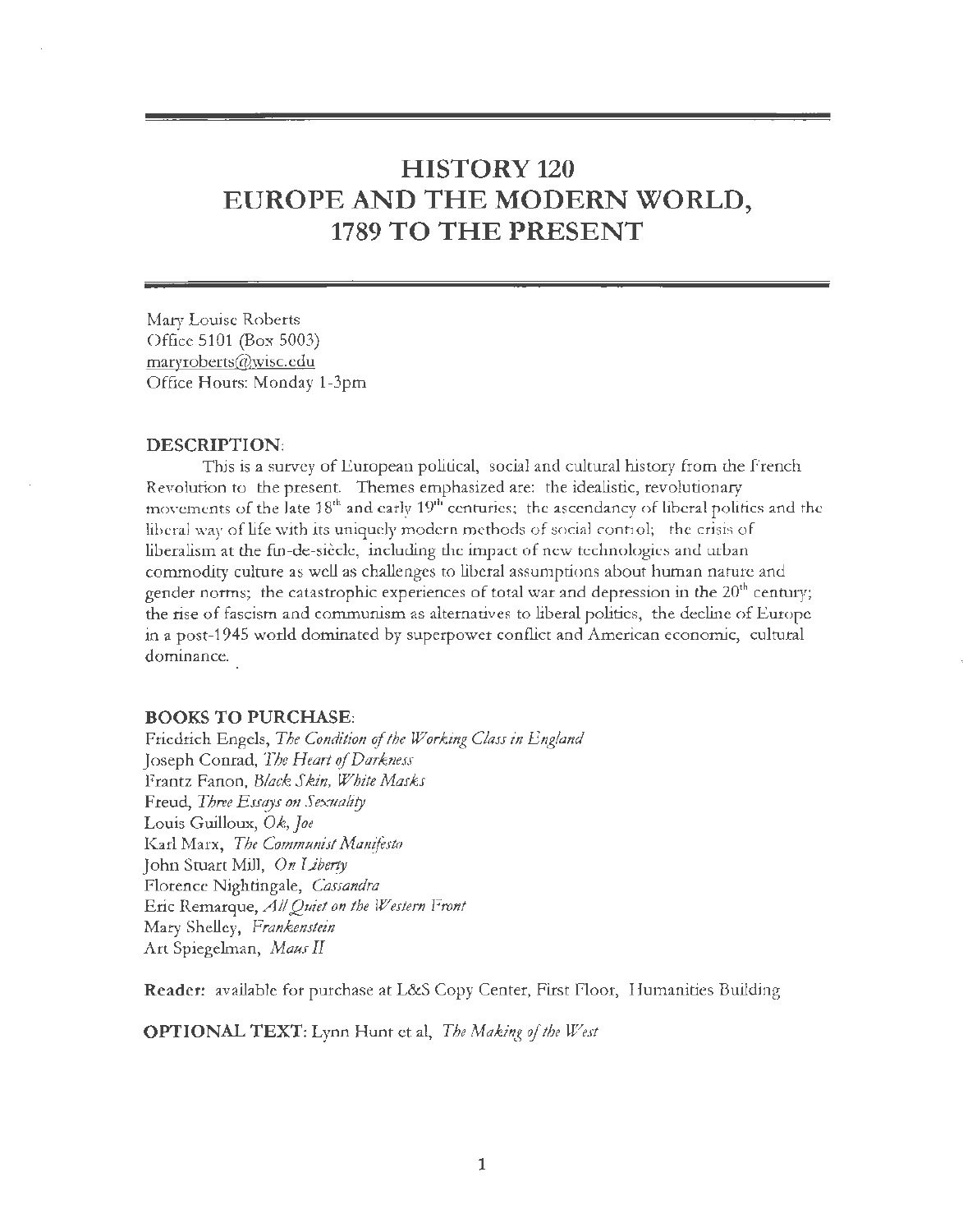## REQUIRED WORK:

- Attendance and Active participation in Lecture and Section discussion (20%)
- Two 5-7 page papers, due September 30 and November 23, topics to be assigned (fust paper 15%, second 20%)
- One in-class midterm exam, October 21 (20%)
- One final exam, December 21 (25%)

# SCHEDULE OF CLASSES:

#### I. THE AGE OF REVOLUTIONS

SEPTEMBER2 F: Introduction: The Modern Prometheus Reading: Sections do not meet; begin reading Mary Shelley, *Frankenstein* 

SEPTEMBER 5-9 M: LABOR DAY - NO CLASS W: The French Revolution F: The Revolutionary Nation Reading: Mary Shelley, Frankenstein

# II. LIBERALISM ASCENDANT

SEPTEMBER 12-16 M: The Industrial Revolution W: Dangerous Classes F: The Socialist Response Readings: Friedrich Engels, *The Condition* of *the Working Class in England,* pp. 7-86 Karl Marx, *The Communist Manifesto* 

SEPTEMBER 19-23 M: Revolutions of 1848 W: Liberalism as Ideology F: Public and Private in Liberal Culture Readings: John Stuart Mill, *On Iiberry,* Chapters 1,3,4 Florence Nightingale, *Cassandra* 

SEPTEMBER 26-30 M: Nations and Nationalism W: The Challenge of Science F: Urbanism and the Birth of Hygiene Readings: G. Mazzini, *On the Duties* of *Man,* excerpt, Reader Charles Darwin, "The Descent of Man," excerpt, Reader Samuel Wilberforce, "On Darwin's *Origins* of *Specie!'* Reader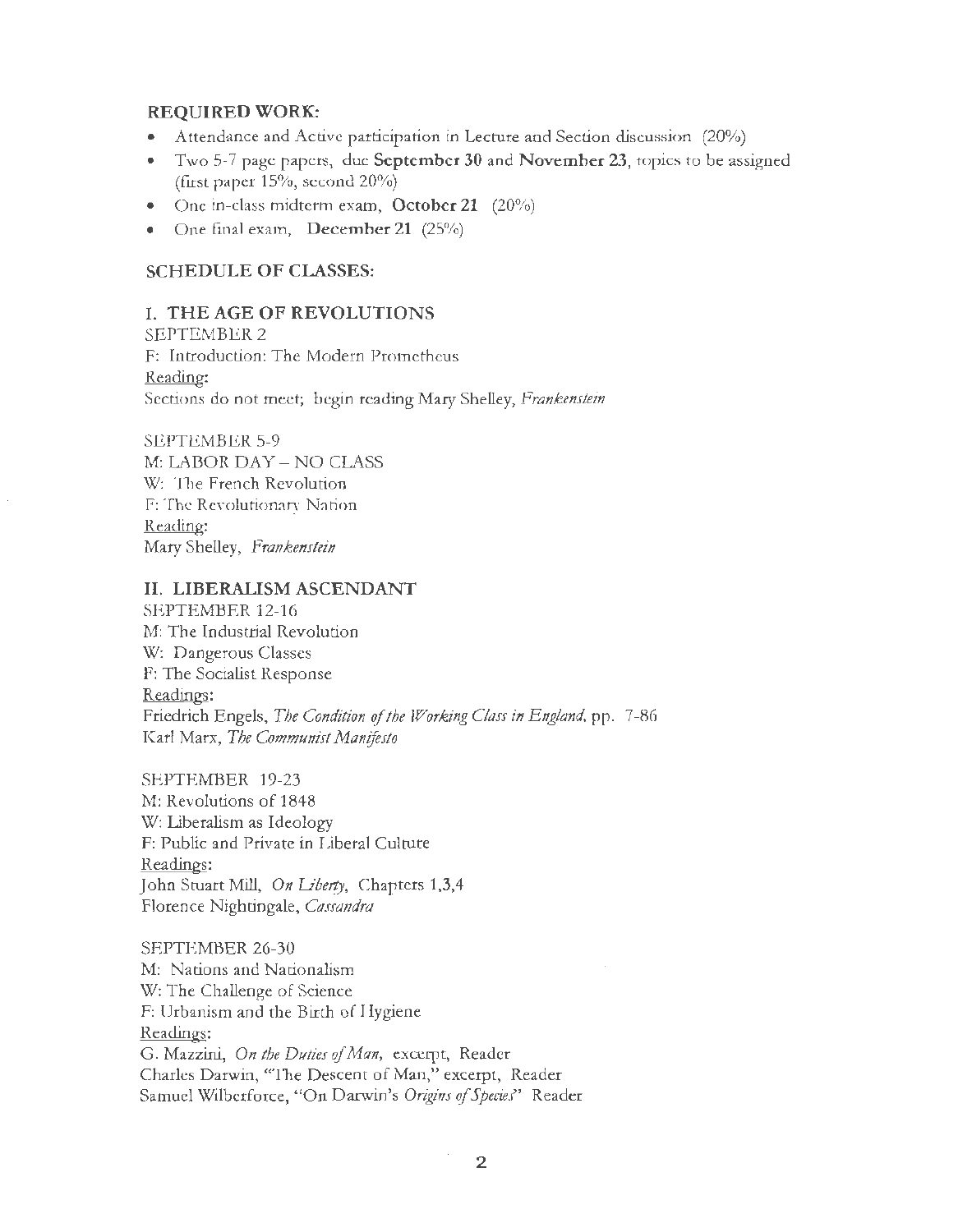#### FIRST PAPER DUE FRIDAY, SEPTEMBER30

## III. THE FIN-DE-SIÈCLE CRISIS OF LIBERALISM

OCTOBER 3-7 M: The Colonial Project W: Nationalism and Empire F: New Technology, New World Reading: Joseph Conrad, *The Heart* of *Darkness* 

 $\sim$   $-$ 

OCTOBER 10-14 M: The Rise of the New City W: Freud and the Crisis of Liberalism F: Politics I: New Forces on the Right Reading: Freud, Three Essays on Sexuality

OCTOBER 17-21 M: Politics II: New Forces on the Left W: Review F: Midterm Exam Readmg: Prepare for Exam

## IV. EUROPE IN TOTAL WAR

OCTOBER 24-28 M: World War I W: The Russian Revolution M: In the Wake of War Reading: Eric Remarque, *AJJ Quiet on the Western Front* 

## OCTOBER 31-NOVEMBER 4

M: The Creation of New Faiths W: Leni Riefenstahl and the Triumph of the Will F: Memory, Diplomacy and the Coming of the War Readings: Arthur Koestler, *Arrow in the Blue,* Chapters 27-30, pp. 295-340 Benito Mussolini, *The Doctrine* of *Fascism}* excerpt, Reader Lenin, "On Revolutionary Violence and Terror" and "A Great Beginning," Reader

NOVEMBER 7-11 M: The Onset of Total War: Britain and France W: The Russian Campaign F: The Holocaust Reading: Art Spiegelman, *Maus II*